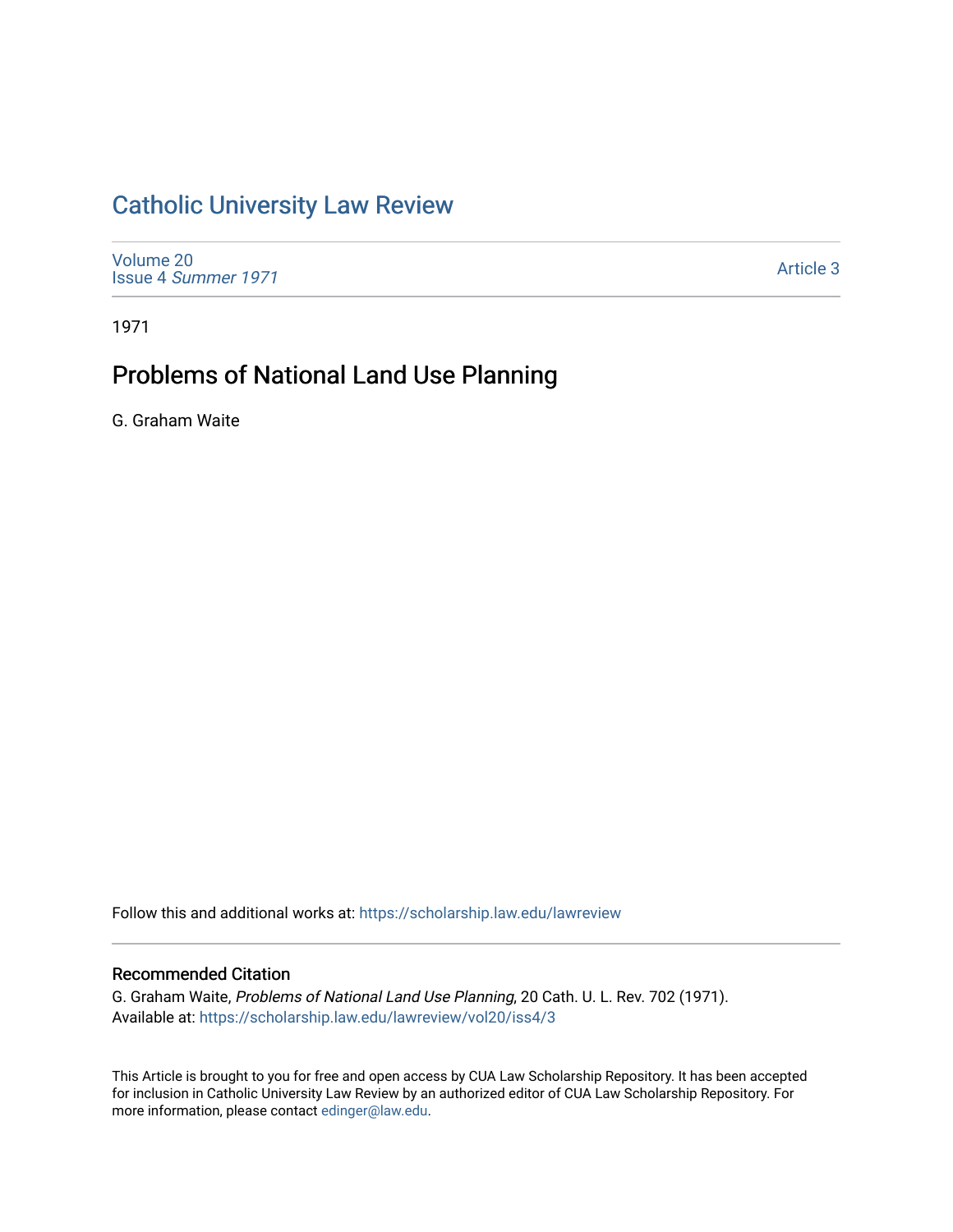## **Problems of National Land Use Planning**

## **G. Graham Waite\***

Concern for the quality of the natural environment in the United States today, and realization that corrective measures must apply to large geographic regions to be effective, have led to talk of the federal government planning land use for the nation. President Nixon devoted a substantial portion of his 1970 State of The Union message<sup>1</sup> to problems of the environment and the part population distribution plays in creating or intensifying them. Among other things, the President said the migration from rural areas to urban centers must be reversed. $2$  The President did not say how the reversal is to be accomplished, or how the costs of the reversal are to be allocated between the private and public sectors of the economy.

 $\mathcal{L}^{\mathcal{L}}$  and  $\mathcal{L}^{\mathcal{L}}$  are the set of the set of the set of the set of  $\mathcal{L}^{\mathcal{L}}$ 

The result is exemplified in the vast areas of rural America emptying out of people and of promise-a third of our counties lost population in the 1960s. The violent and decayed central cities of our great metropolitan complexes are the most conspicuous area of failure in American life.

I propose that before these problems become insoluble, the nation develop a national growth policy. Our purpose will be to find those means by which federal, state and local government can influence the course of urban settlement and growth so as positively to affect the quality of American life.

In the future, decisions as to where to build highways, locate airports, acquire land or sell land should be made with a clear objective of aiding a balanced growth.

In particular, the Federal government must be in a position to assist in the building of new cities and the rebuilding of old ones.

At the same time, we will carry our concern with the quality of life in America to farm as well as the suburb, to the village as well as the city. What rural America most needs is a new kind of assistance. It needs to be

<sup>\*</sup> Professor of Law, Catholic University of America School of Law, on leave 1970-71 as a Visiting Professor of Law, University of Arkansas School of Law. B.S., 1947; LL.B., 1950; S.J.D., 1958 University of Wisconsin. Member of Wisconsin and Iowa bars.

<sup>1. 1970</sup> U.S. **CODE CONG. & AD.** NEWS 7.

<sup>2.</sup> The message contained the following pertinent passage:

Between now and the year 2,000, over one hundred million children will be born in the United States. Where they grow up—and how—will, more than any one thing, measure the quality of American life in these years ahead. This should be a warning to us.<br>For the past thirty years our population has also been growing and shifting.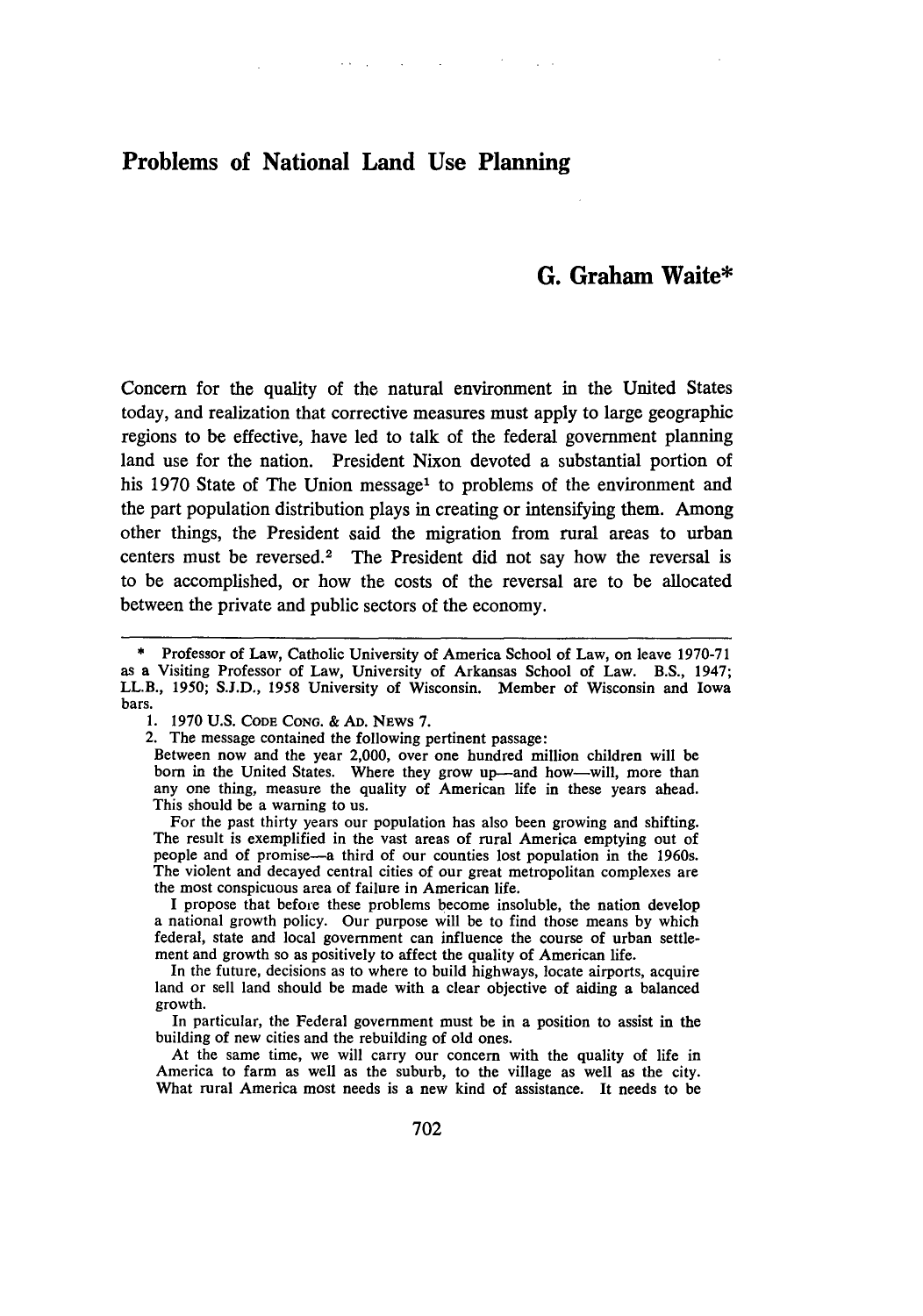The federal government can exert some influence over business and population distribution through its conduct of existing federal activities. Criteria consistent with the desired environmental goals might be established for use by federal agencies in procurement activities. Perhaps the agencies could first pay a premium if, and later require that, work on federal government contracts, both prime and sub, be performed in plants complying with pollution standards fixed by executive order. Bidders who promised to perform contracts in geographic areas designated by executive order as ripe for population expansion might be favored. Sites for federal installations might be selected for their congruence with national planning goals.

However, the conduct of federal government business is unlikely in itself to reverse population flow.<sup>3</sup> There are "big businesses" in the country in addition to the federal government whose activities also affect population and business distribution, and whose plants and payrolls are the jealously guarded treasures of the various localities where they are now found. Furthermore, it seems safe to assume that the governments of those localities are striving to attract even more industry, particularly if it is "clean." Many Americans continue to prefer a higher income to a lower income; the center of their profession to an outpost; big city excitement to pastoral tranquility. 4 Such considerations suggest the need for federal control of more than existing federal activities if a national land use plan is to be a reality.

A national land use plan presents a problem common to land use plans generally. How much of the initial costs of implementing the plan should be paid by government, and how much by the private persons immediately affected? The question is answered by a combination of the legislative intention that costs be distributed a certain way, and the constitutional mandate as interpreted by the courts that certain costs be borne by govern-

4. Even the drop-out from society, although not pressing directly for economic development, creates some pressure for it so that he can be supported without lowering the standard of living of the rest of the community.

dealt with, not as a separate nation, but as part of an overall growth policy for all America. We must create a new rural environment that will not only stem the migration to urban centers but reverse it.

*Id.* at 12-13.

<sup>3.</sup> Much material needed by federal agencies can only be obtained from a few locations. Some examples are automotive vehicles, electric power generating equipment, naval ships, airplanes, and heavy equipment in general. Even if federal funds were made available for building new plants, drastically new locations may not be feasible. Large naval ships, for instance, must be built at locations having access to the sea. It may be physically possible to build other items at new locations, but this would greatly increase the costs of raw materials and delivery of the finished product. In these situations it would seem best to try to eliminate environmental pollution through existing federal activities rather than to relocate population.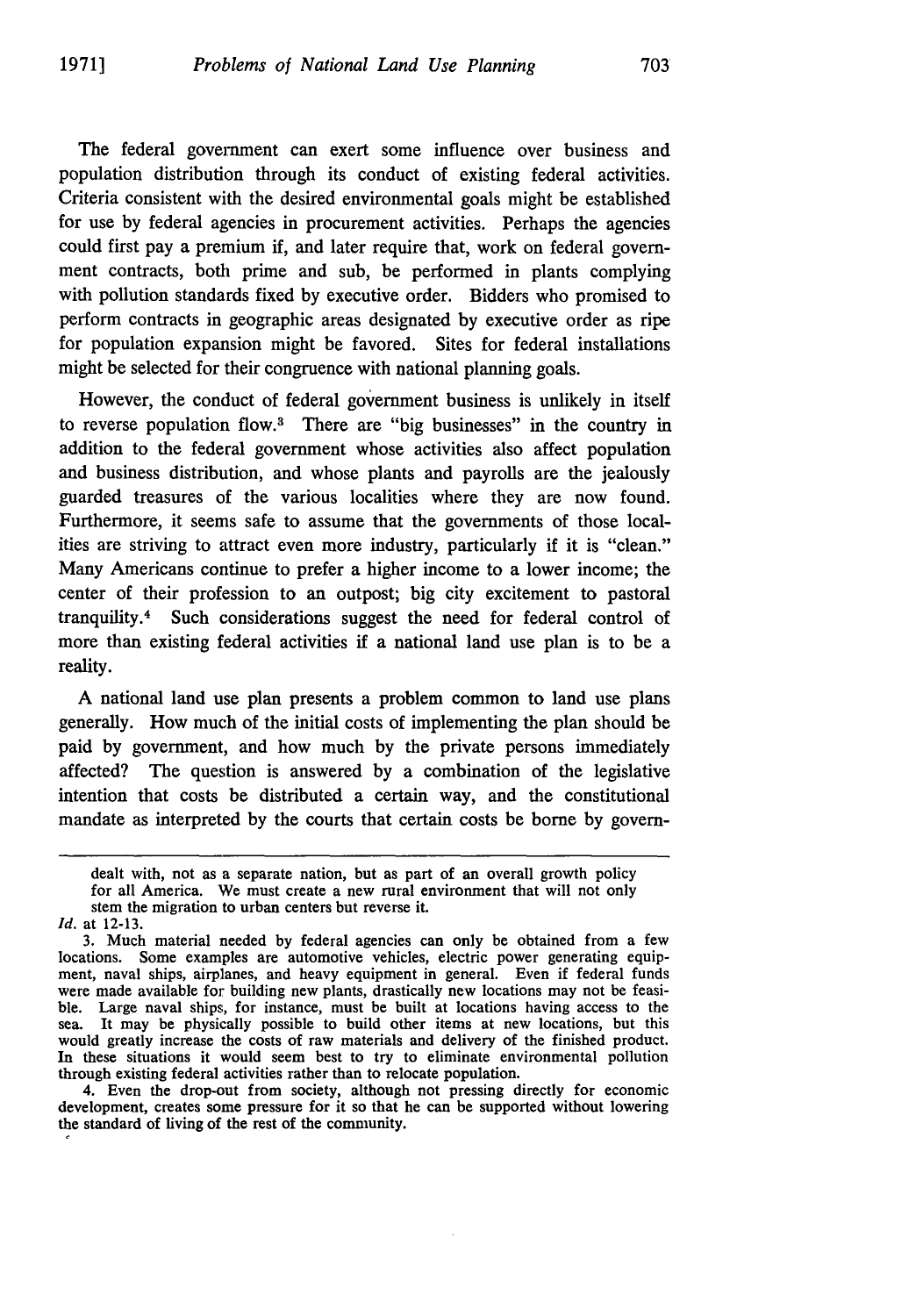ment. The protagonists in the resolution of the problem usually are private land owners on the one hand and government on the other, and the problem is basically unchanged whether the government is local, state or federal.<sup>5</sup> A national land use plan that includes population redistribution as an explicit goal, however, adds a new dimension. Should local communities, as distinct from private landowners, be compensated for being required either to accept an influx of population, industry and the like or to forego efforts to achieve it?6 And, **if** the population redistribution is not simply to spread the spoilation of nature evenly over the nation, a national land use plan requires with heightened urgency what local planners have long recognizedmethods of preserving open space and freezing development of other areas at moderate cost to the government. Apart from compensation questions, there is the difficulty of incorporating detailed knowledge of local land use patterns into the national plan without allowing the national goals to be stifled by excessive localism. It is with these problems that this article is concerned.

#### *Organization for National Planning*

One way to develop a national land use plan is for a federal agency to set guidelines and to invite each state to submit a plan for its own development. The plans found by the federal agency to meet the guidelines would constitute the national plan. Senator Jackson has introduced a bill in the Senate that embodies this method.<sup>7</sup> Certainly there are advantages to such an

<sup>5.</sup> It is true the fiscal power rests only with the federal government and hence its ability to pay the initial costs is far greater than that of other governmental entities. U.S. CONST. art. I, §§ 8, 10. One may argue that, having the greater means, the federal government should be required to pay a greater proportion of land planning costs than should local or state government. Occasionally courts have indicated ex- cessive cost to the government is a reason for not compensating landowners for certain losses. *See, e.g.,* Springville Banking Co, v. Burton, 10 Utah 2d 100, 349 P.2d 157 (1960); Anderson v. Stuarts Draft Water Co., 197 Va. 36, 87 S.E.2d 756 (1955). However, the magnitude of demands on federal resources by urban needs, space ex- ploration, and the like indicates that federal dollars must be conserved equally with local.

<sup>6.</sup> The problem is presented in some degree by existing county and regional plans. One method of resolving it has been to leave the option with local government, *i.e.,* to bring their community within the plan or not. WIS. **STAT. ANN.** § 59.97(5)(c) (Supp. 1969) (requires town board approval for the county zoning ordinance to be effective within the town); *id.* § 66.945(12) (allows approval of regional plan by local government). The method entails a weakening of the plan that may frustrate the goals of the larger region or, in the present context, of the nation itself.

<sup>7.</sup> S. 3354, 91st Cong., 2d Sess. (1970). All statements are based on Comm. Print No. 2, March 17, 1970. Section  $401(d)$  of the bill finds the states have primary responsibility for land use planning; 401(f) declares it the responsibility of the federal government to develop a national land use policy which, among other things, "shall provide a framework for development **of** interstate, state, and local land-use policy"; and  $401(g)$  includes within its declarations a statement that the national land use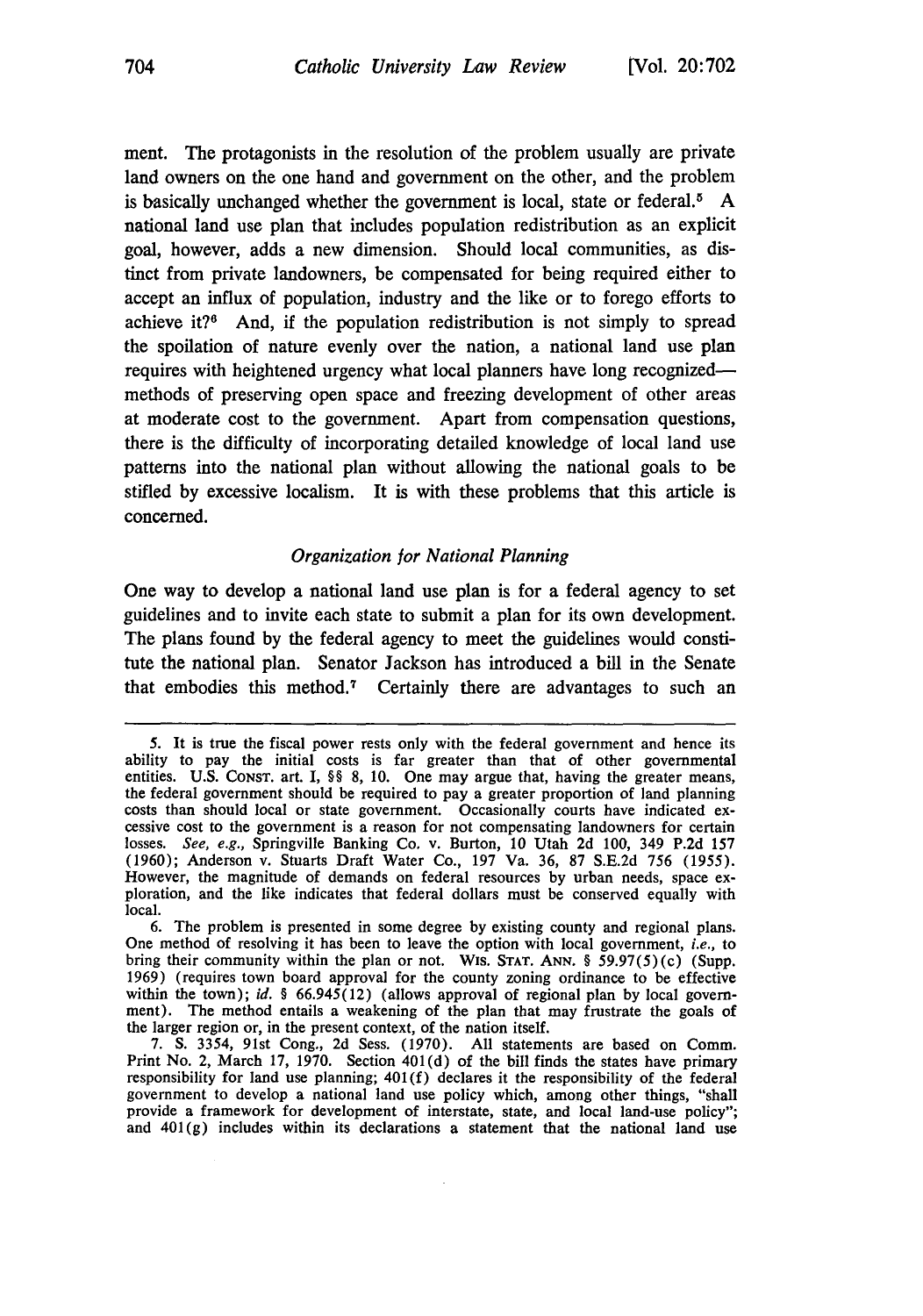approach. There is precedent for it.<sup>8</sup> It reduces expansion of the federal bureaucracy. It preserves the appearance of state power in the planning field and thus may reduce political opposition to national land use planning. Perhaps other advantanges are offered as well. However, such an organization for planning has at least one unfortunate feature. Since the states would promulgate and administer the plan, it is likely state law would control some questions arising in its administration. Thus, state law would determine when an attempted regulation was a denial of equal protection or became so drastic in its application as to be invalid. $9$  On the other hand, if promulgation and administration is by the federal government<sup>10</sup> the question of permissible regulation becomes one of federal law. Diverse answers to the same law questions, seemingly inevitable when questions are controlled by 50 states, are avoided. And state decisional law would have only persuasive rather than controlling effect, thereby making it easier to avoid the effects of state court decisions deemed unfortunate for planning.

Perhaps national land use planning might be made a completely federal activity without adding great numbers of employees to the federal work force. Since 1913 the International Joint Commission has accomplished its tasks with a small permanent workforce supplemented by employees of other national, state or local governmental agencies. The Commission has functioned effectively and efficiently while relying on the voluntary cooperation of the governmental agencies concerned in providing persons with appropriate expertise.<sup>11</sup> These persons are organized as members or

policy should help state governments assume planning responsibility for activities within their boundaries which are of national concern. Section 402 states a national policy of encouraging the states to develop and implement statewide land use plans meeting federal guidelines, and designates the Land and Water Resources Planning Council to review the statewide plans for conformity to the federal guidelines.

9. The national program of constructing the Interstate System of highways under the Federal-Aid Highway Act of 1956, 70 Stat. 378, as amended, has been executed by the states subject to federal approval. The compensability of losses landowners sustain in connection with government acquisition of right of way for the system is controlled by state law. *See* Waite, *Property and Just Compensation,* 2 URB. L. **ANNUAL** 43 (1969). The United States Supreme Court has not participated in developing the constitutional law of land use controls.

10. Bases for federal regulation of land use, arguably, may be found in powers over commerce; to provide for the common defense and make war, and to provide for the general welfare. U.S. **CONST.** art. I, § 8. The rationale might be that the environment so affects all of life that its control is essential to the effective exercise of the powers mentioned. Other powers applicable in particular circumstances might include powers to manage federal property, U.S. CONST. art. **I,** § 8; to control compacts between the states, *Id.;* and to make treaties, *Id.,* art. II, § 2.

11. Waite, *The International Joint Commission-Its Practice and Its Impact on Land Use,* 13 **BUFF.** L. REV. 93, 98-100, 112-15 (1963). The technique has been used recently in matters closely related to national land use planning. *See, e.g.,*

*<sup>8.</sup> See, e.g.,* the Water Resources Planning Act, Pub. L. No. 89-80 § 303, 79 Stat. 244 (July 22, 1965).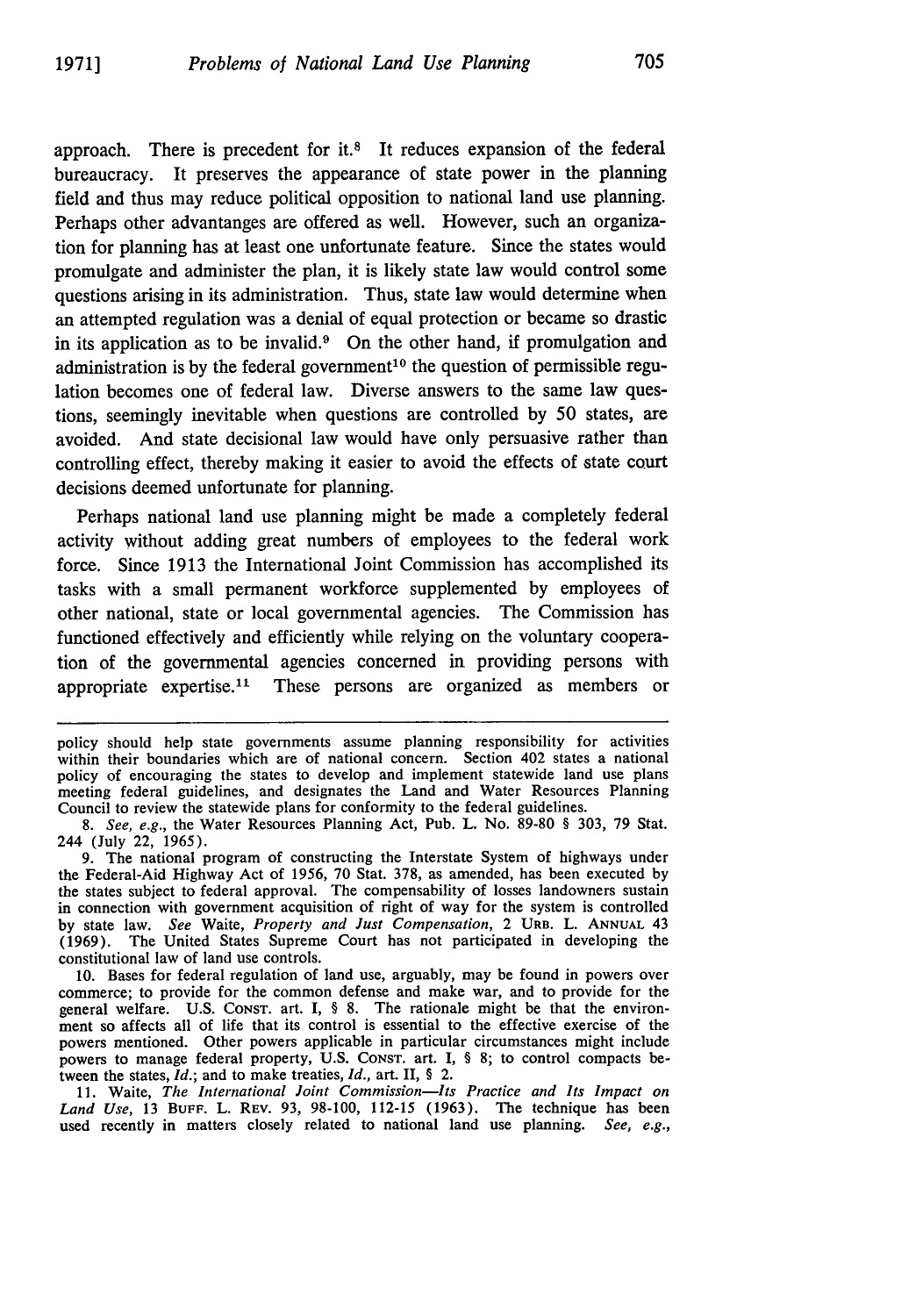staff of technical boards appointed and directed by the Commission.<sup>12</sup> Hence, in substance they are Commission boards although the salaries of members and staff are paid **by** their "home" agencies. Presumably, if the technique were used for national land use planning, the boards and staff would be deemed arms of the federal agency responsible for planning. Federalization of the planning activity might be further assured, and cooperation of state and local government stimulated, **by** federal cash grants to the affected governments to cover the salaries of their employees while working on the national plan.

After the national plan has been developed and adopted **by** the federal agency, however, its administration might be better accomplished **by** federal employees having no official ties with local land use planning than **by** persons cutrently administering local plans.13 At the planning stage detailed knowledge of local land use patterns is helpful and any tendencies to favor localities or regions unfairly may be filtered out when the plan receives federal approval. But the practical content of a plan is determined **by** its administration. Whatever parochialism exists among local administrators is unlikely to be brought to light quickly except as appeals are taken, ultimately to the federal courts. Since appeals are time consuming and expensive, it may fairly be anticipated that the effects of localism will largely go undetected until the resulting land use patterns become so obvious as to be recognizable frustrations of the national policy.<sup>14</sup> The costs of eliminating such land use

12. *See Waite,* supra note **11,** at 98-100, **112-15.**

Docket **76** Pembina River Conference to determine feasible plans for the cooperative development **by** Canada and the United States of the water resources of the Pembina River Basin, situated in North Dakota and Manitoba. The Pembina matter was re-<br>ferred to the Commission April 3, 1962 and its report to the two national governments was filed December 4, **1967.** Docket **76** is filed in the Commission offices in Ottawa and Washington, **D.C.**

**<sup>13.</sup>** Amending the plan is somewhat analogous to the initial formulation process, from which one might conclude the organization suggested for plan formulation should apply to it. However, the function of amendments, like that of variances, special exceptions, and the like is to introduce flexibility to the plan. *See* Green, *Are 'Special Use' Procedures in Trouble?* 12 **ZONING DIGEST 73, 75** (1960). Giving amendment responsibility to the administrative organization assures that disposition of petitions for any type of relief from the plan will be by the same body, thereby promoting consistent administration.

<sup>14.</sup> For example, suppose the national plan designated an area to remain undeveloped and suppose a landowner applied for a use permit, asserting it to be necessary to earn a reasonable return on the land. It seems a local building inspector, member of a zoning board of appeals, or the like, the bul ordinance designed usually to accommodate growth of the local community, would be more likely to agree with the applicant than would officials whose entire concern is the administration of a plan designed for growth of the nation as a whole rather than of any particular part. This would be especially true if the federal officials were frequently reassigned to different parts of the country, thus discouraging localism from developing on their part.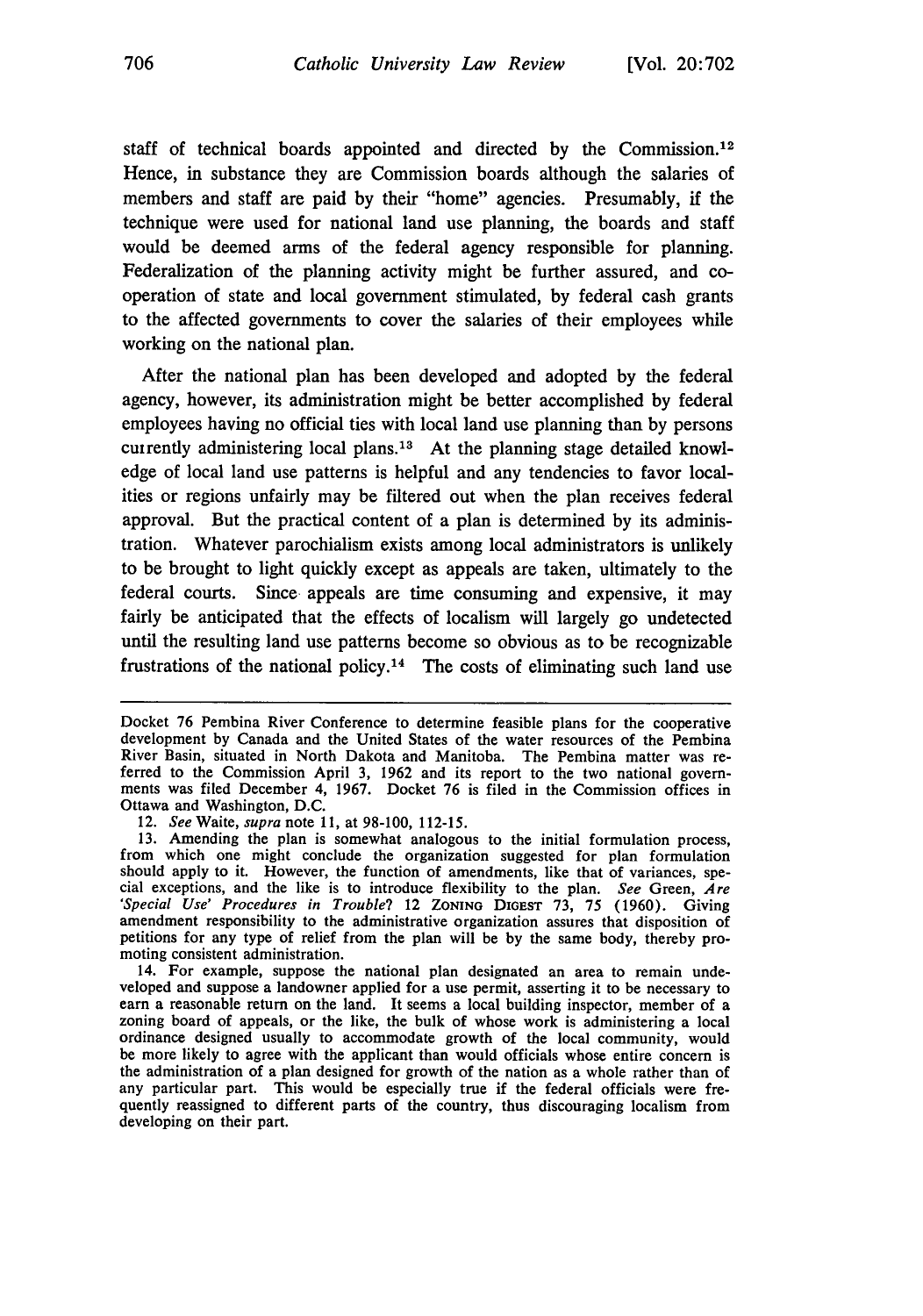patterns might be avoided if plan enforcement were exclusively entrusted to a bureaucracy having ties only to the federal planning agency.<sup>15</sup> Excessive insulation **fron** local mores might be prevented by including a nonvoting membership in the various federal boards administering the plan, the membership to be filled by a person designated by the chief executive of the appropriate level of state or local government.<sup>16</sup> Such a member might also help prevent lethargy from developing among the federal administrators.

#### *Some Problems of National Planning*

Regardless of organization, the national land use planning program will face difficult problems. First, in order to receive popular support, the plan must accommodate the land use demands of the bulk of Americans. The inclusion of population redistribution among its conscious goals suggests the plan must also preserve a variety of community types, from the country cross-roads to the metropolitan center. And if people are to be content living in their preferred community type, it must be freed of as many of its heretofore inherent disadvantages as possible. Persons liking country towns, for example, should not have to leave for lack of job opportunities, and persons preferring big cities should be able to enjoy them without smog. Presently underpopulated areas designated to receive new industry and population must be shielded from developing the habitability drawbacks of industrial towns. The persons moving to such areas must be assured first rate community services, and industries locating new plants in uneconomic places should be shielded from competitive disadvantages associated with the location. Urban sprawl must be contained everywhere to preserve farm lands, scenic areas, wildlife habitat, and the like. And everywhere, the adverse impact on the environment of existing activities must be reduced. Accomplishment of these goals involves restraint of private land development, sometimes to the point of complete prohibition, as much as it permits it. Additionally involved are restraint or new guidance of community development and the siting decision of private industry. Who is to pay the immediate costs of the restraints and of the new guidance?

<sup>15.</sup> S. 3354, 91st Cong., 2d Sess. § 406(a)(1) (1970) provides that a single state agency designated by the Governor will administer the plan within each state. Nothing appears to prevent the state agency from using local administrative machinery.

<sup>16.</sup> The number of federal boards necessary to administer the plan seemingly would depend on the intensity of control of land use the plan effects. If the plan is only concerned with population distribution, for example, it might be sufficient to have relatively few boards, perhaps with national jurisdiction, since relatively few activities significantly affect population distribution. Control of highway construction and of the placement of large industrial plants might suffice. **If** the plan is concerned with environmental problems, as well as with population distribution, however, the number of land uses significantly bearing on the matter to be controlled is greatly expanded and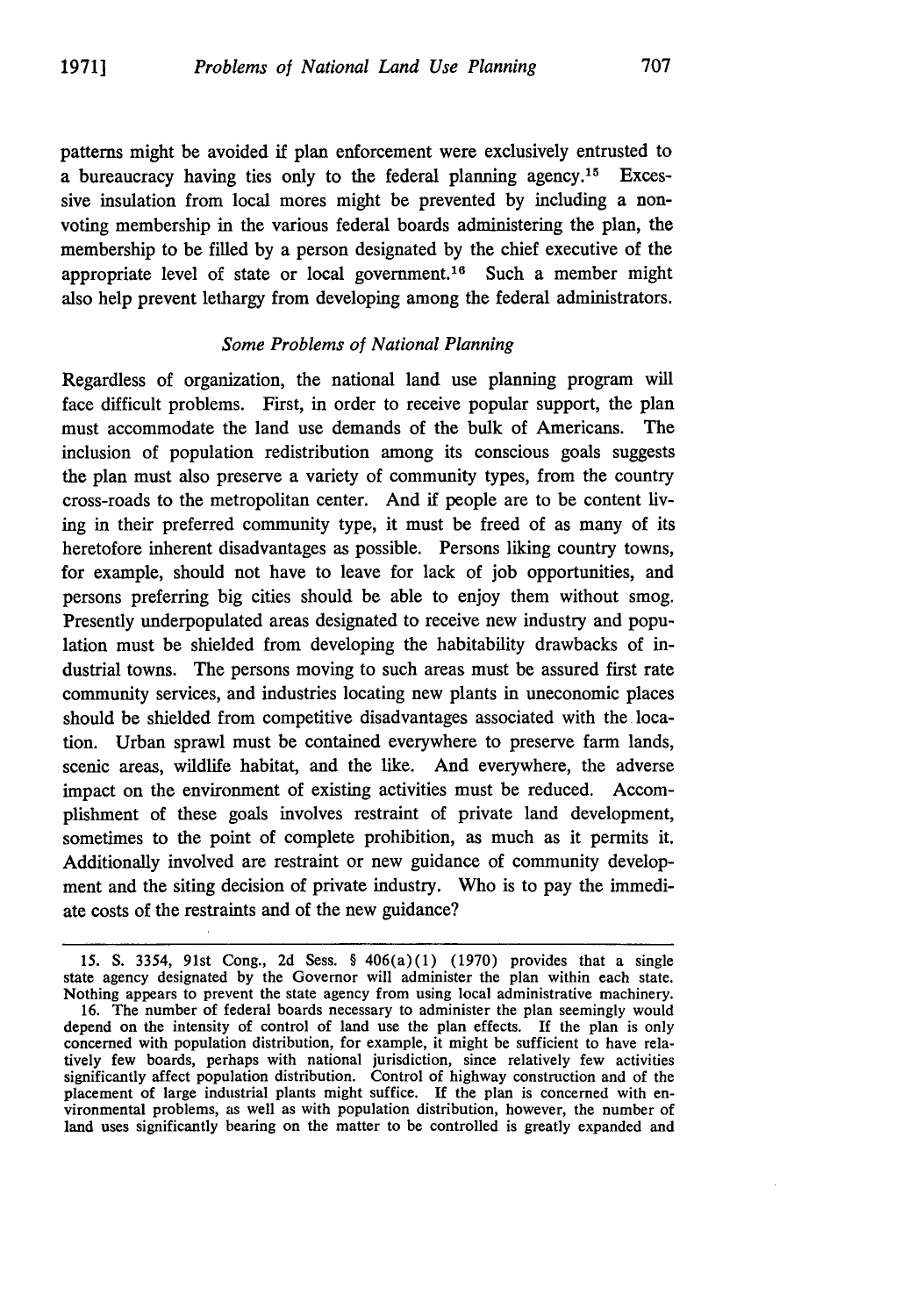### *Paying for Planning*

It is doubtful that federal taxpayers in the United States are sufficiently pliant to accept the tax increases necessary for the federal government to pay all land planning costs without reducing the funding of existing federal programs, even if the money were to be raised by borrowing. State and local governments have found it too expensive to pay all planning  $costs<sub>1</sub>$ <sup>17</sup> and their plans have not aimed to achieve large scale population redistribution. Thus one may expect some costs will have to be paid by private persons and industry, by state and local government, or by some combination of these groups. Economic analysis may help determine a just, politically feasible distribution of costs between the federal government and the various other groups, although any particular distribution is likely to be debatable. It would seem, however, that costs of population redistribution and of environmental protection--programs not previously emphasized in planning--will swell the the total to be distributed to such a figure that every group mentioned will have to absorb higher costs than has been true where local and regional plans have been involved. Just as one of the costs of a pollutionfree automobile may be that automobiles may be higher priced or less luxurious, so the costs of a better distributed population and a cleaner environment may include higher state and local taxes, higher costs of production for industry generally, and, for landowners, the acceptance of land use regulation without compensation in some situations where compensation is the rule today.

#### *Payments From Landowners*

There are reasons for expecting the planning costs placed on landowners to be especially large. There are practical limitations of state and local ability, just as there are of federal, to finance the national planning costs. The very community most needing improved public services is likely to have a tax base least capable of producing revenue to pay for them. And it seems unlikely that the economic impact of siting new facilities of private business pursuant to the national plan would fall with equal severity on each industry, or on each company within an industry. To avoid giving a gratuitous competitive advantage to industries or companies not needing

the number of federal boards needed is correspondingly higher. At some point the national plan may preempt state and local powers to control land use.

<sup>17.</sup> See note 5 supra. Apart from limits on federal fiscal capabilities as a whole, particular federal programs operate within particular budgets. Public opinion and the dedication of career government officials results in real pressure on the administering agency to accomplish as much of the program as possible for the taxpayers' dollars. Since compensation of landowners is not itself the program, an agency administering a land use plan is unlikely to elect to purchase more rights than absolutely necessary.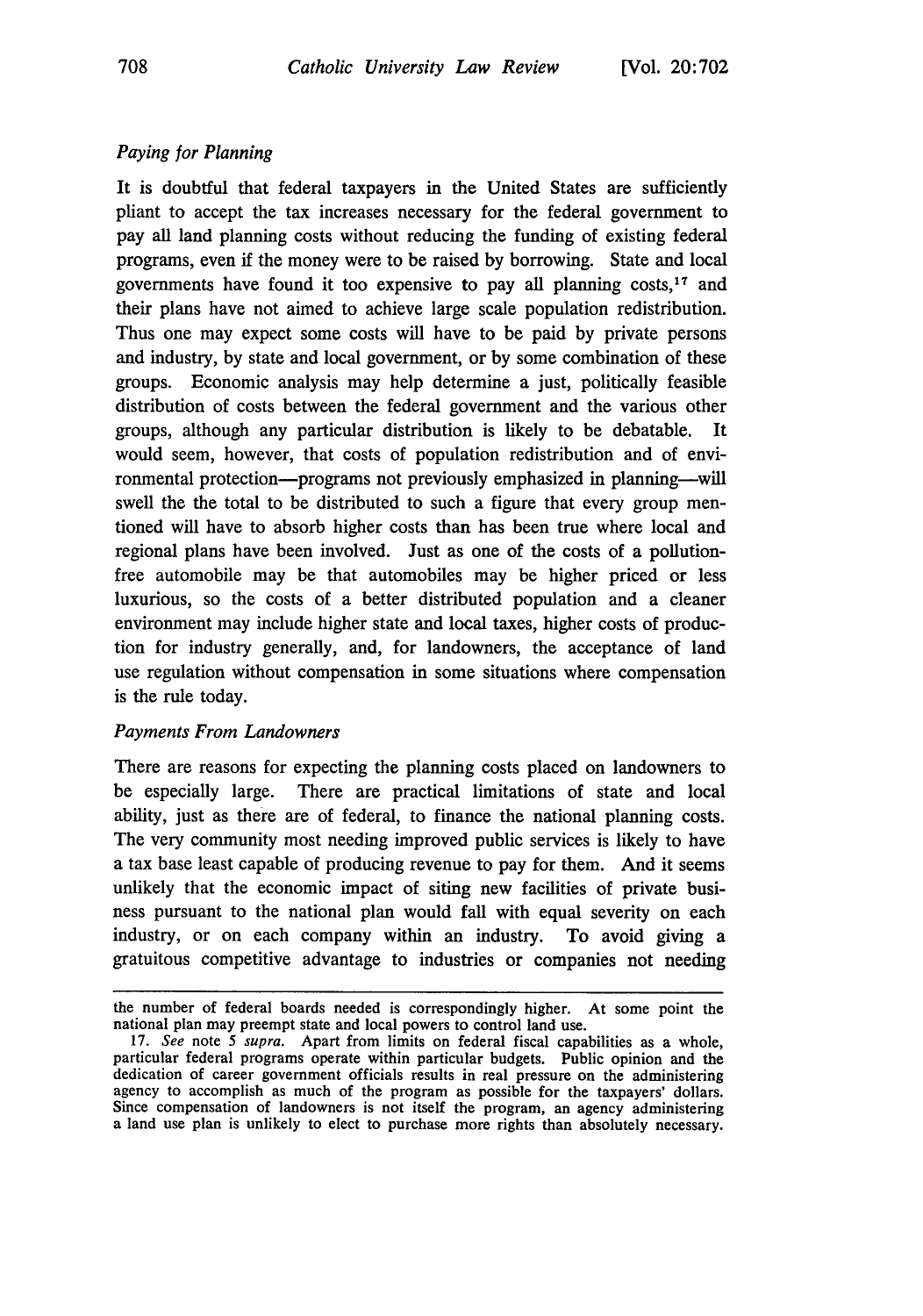to establish new facilities it may be necessary to compensate those that do, for the increases in their cost of doing business caused by the planrequired, uneconomic locations of their new facilities. Such needs for federal compensation will tend to increase the pressure to pass planning cost to private landowners, a pressure countered by the constitutional prohibition against taking property without compensation.<sup>18</sup> The urgent need to spend federal compensation dollars on governmental and business entities will not and should not remove the protection against confiscating private property, but it is a factor tending to reduce the number of situations in which courts would require compensation to be paid.<sup>19</sup>

#### *Preserving Vacant Lands*

One endeavor which may no longer require compensation and which is particularly pertinent to public efforts to influence population distribution and to preserve environment is the preservation of certain types of vacant lands or of stages of land development. Another is the effort to establish communities of a certain "character." Let us first consider the freezing of land development.

The courts of several states have considered the validity of ordinances based on the police power aimed to preserve a natural condition, such as a swamp, that was of little private economic value but that was of considerable value to the community as a source of flood control, habitat for waterfowl, and the like.<sup>20</sup> The decisions usually have required compensation where no use of private economic value was possible as long as the land

It must also be admitted that the idea of community and industry compensation entails difficult administrative problems. For instance, what particular community facilities are essential to habitability? Who determines them? The local community?<br>Its citizens under 30 years old? Is the government to be given a say in a private company's determination that the company needs a new plant in order that the company qualify for government compensation of competitive inequities? Perhaps the compensation for both the local community and the private company could be offered in the form of lump-sum grants-in-aid. But, how to determine the size of the grants? Clearly expert guidance is necessary.

20. State v. Johnson, 265 A.2d 711 (Me. Sup. Jud. Ct. 1970); Comm'r of Natural Resources v. S. Volpe & Co., 349 Mass. 104, 206 N.E.2d 666 (1965); MacGibbon v. Bd. of Appeals, 349 Mass. 690, 200 N.E.2d 254 (1964); 255 N.E.2d 347 (1970); Dooley v. Town Plan & Zoning Comm'n, 151 Conn. 304, 197 A.2d 770 (1964); Morris County Land Improvement Co. v. Township of Parsippany-Troy Hills, 40 N.J. 539, 193 A.2d 232 (1963).

<sup>18.</sup> U.S. CONST. amend. V.

<sup>19.</sup> New sources of public revenue may be developed, of course, to help provide funds from which to compensate communities, industries and individuals. An example might be a tax on the value added to real estate by actions of public planning au- thorities at whatever level of government. In areas of active land development such a tax might produce considerable revenue and substantially counteract the pressure to reduce compensation of landowners.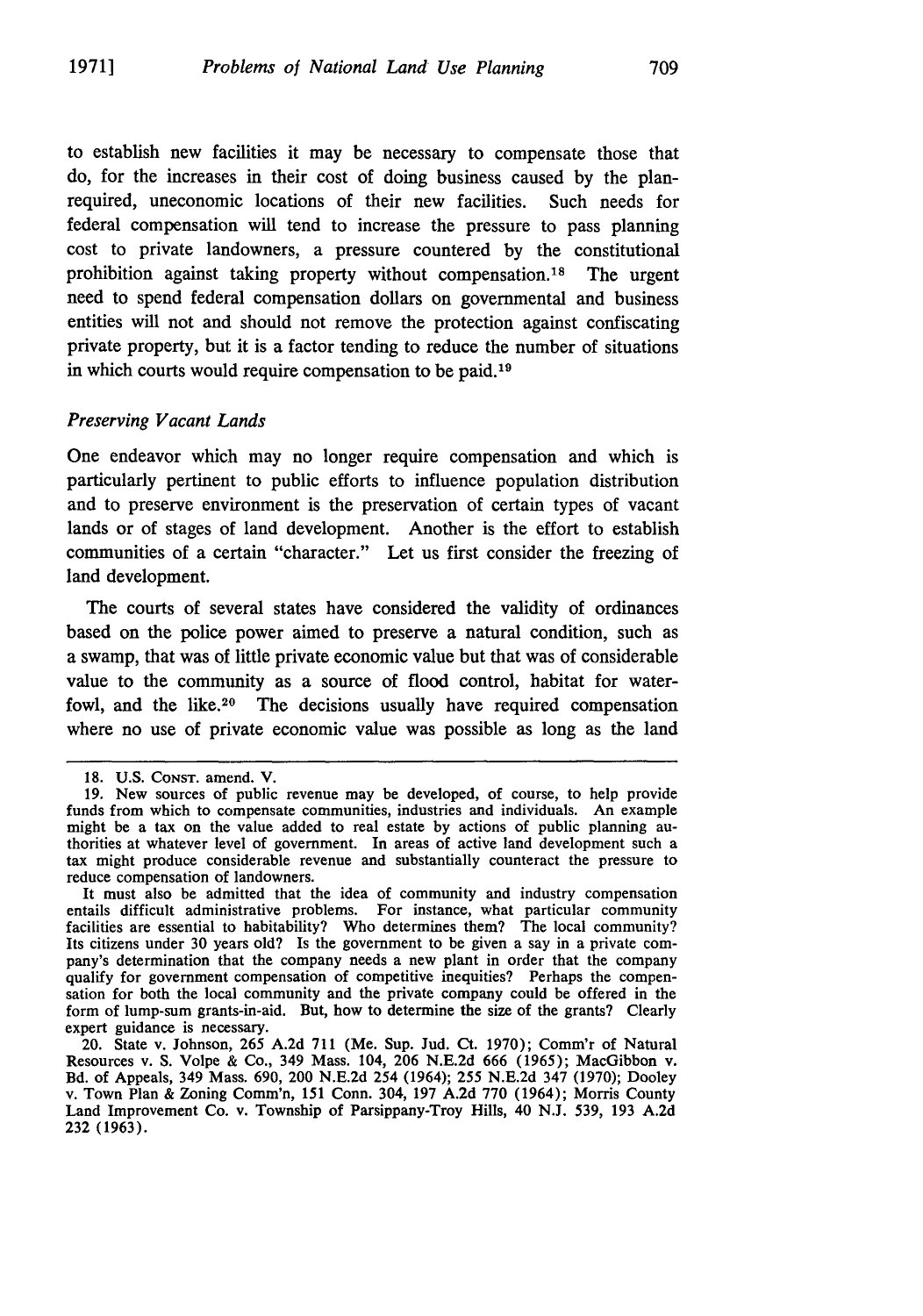remained in its natural state.<sup>21</sup> A remarkable feature of some of these cases is that the uses permitted by the regulation have been the ones a court in a nuisance action would likely find appropriate.<sup>22</sup> Thus, the deci-

21. The exception among the cases cited in note 20 supra is *Natural Resources.* cause certain questions of fact had not been resolved. Among these questions were the price the owner had paid for his land, the return he earned from certain land in the tract he had already filled, the assessed value of the unfilled land, its present market value with and without the restrictions, and the practical uses to which the land could be put in its natural state. MacGibbon v. Bd. of Appeals, 349 Mass. 104, 111-12, 206 N.E.2d 666, 671-72.

22. Some question might be raised in a nuisance action as to whether any part of the swamp or marsh was being used so as to be properly considered in determining the appropriate uses of the area. Parkersburg Builders Material Co. v. Barrack, 118 W. Va. 608, 191 S.E. 368, 192 S.E. 291 (1937) (vacant lots not counted in finding neighborhood character). However, the vacant land in *Parkersburg* was comprised of scattered lots in an area already developed for residential or business purposes; therefore the vacant lots themselves might be presumed ultimately to be similarly developed, not only because of the existing development but also because there was no reason to anticipate public action to change neighborhood character to something other than residential or commercial. As long as a particular lot remained vacant, the court re-<br>fused to guess whether its development when it occurred would be to residential or<br>commercial use. In the swamp situation the vacant lan private economic value. Commercial muskrat farming has been conducted in fresh water swamps, Munninghoff v. Wisconsin Conservation Comm'n, 255 Wis. 252, 38 N.W.2d 712 (1949), and cranberries are grown in a similar setting. Kanneberg, *Wisconsin Law of Waters,* 1946 Wis. L. REV. 345, 373. The raising of fish, the growing of aquatic plants, and the maintenance of a wildlife sanctuary and nature study refuge provide other examples of swamp land use. Morris County Land Improvement Co. v. Township of Parsippany-Troy Hills, 40 N.J. 539, 193 A.2d 232 (1963).

The public also must have an interest in land to be protected, in order to sue on the theory of private nuisance. It is said an easement will suffice. 5 R. POWELL, REAL **PROPERTY** § 705, at 321 (P. Rohan rev. 1970). The requirement may often be fulfilled where swamps are concerned by the public rights that typically exist in relation to navigable streams and lakes and waters covering ocean tidal flats, and which are typically expressed in property terms. Waite, *Public Rights in Maine Waters,* 17 ME. L. REV. 161, 172-78 (1965). Where vacant lands are to be preserved that are not adjacent to such waters or if the public rights mentioned are not deemed a property interest for purposes of maintaining a nuisance action, the requisite interest may be provided by nearby publicly owned lands devoted to uses consistent with the uses sought to be preserved in the privately owned tract. An example might be a wildlife refuge, or perhaps the bivouac area of an Army camp. Public purchase of a vacant tract should give the public standing later to maintain a nuisance action to abate uses threatening the newly acquired land so long as the newly acquired tract is usable itself. 5 R. POWELL, *supra §* 706, at 335-36.

The facts stated in the decision of Morris County Land Improvement Co. v. Township of Parsippany-Troy Hills, 40 N.J. 539, 193 A.2d 232 (1963), appear to have made an action in private nuisance particularly appropriate. The swamp sought to be preserved was 1500 acres or more in area, with practically no active land uses in it, and about 75 percent of the swamp. was owned by a private corporation, Wildlife Reserves, Inc., holding it as a public or quasi-public wildlife sanctuary and nature study refuge. *Id.* at 542, 193 A.2d at 234. The area where a conflicting use was sought to be established was only 66 acres. It was part of a larger tract belonging to the same owner that was located in an adjoining township. Most of the tract in the adjoining township was high ground on which the owner operated a sand and gravel business.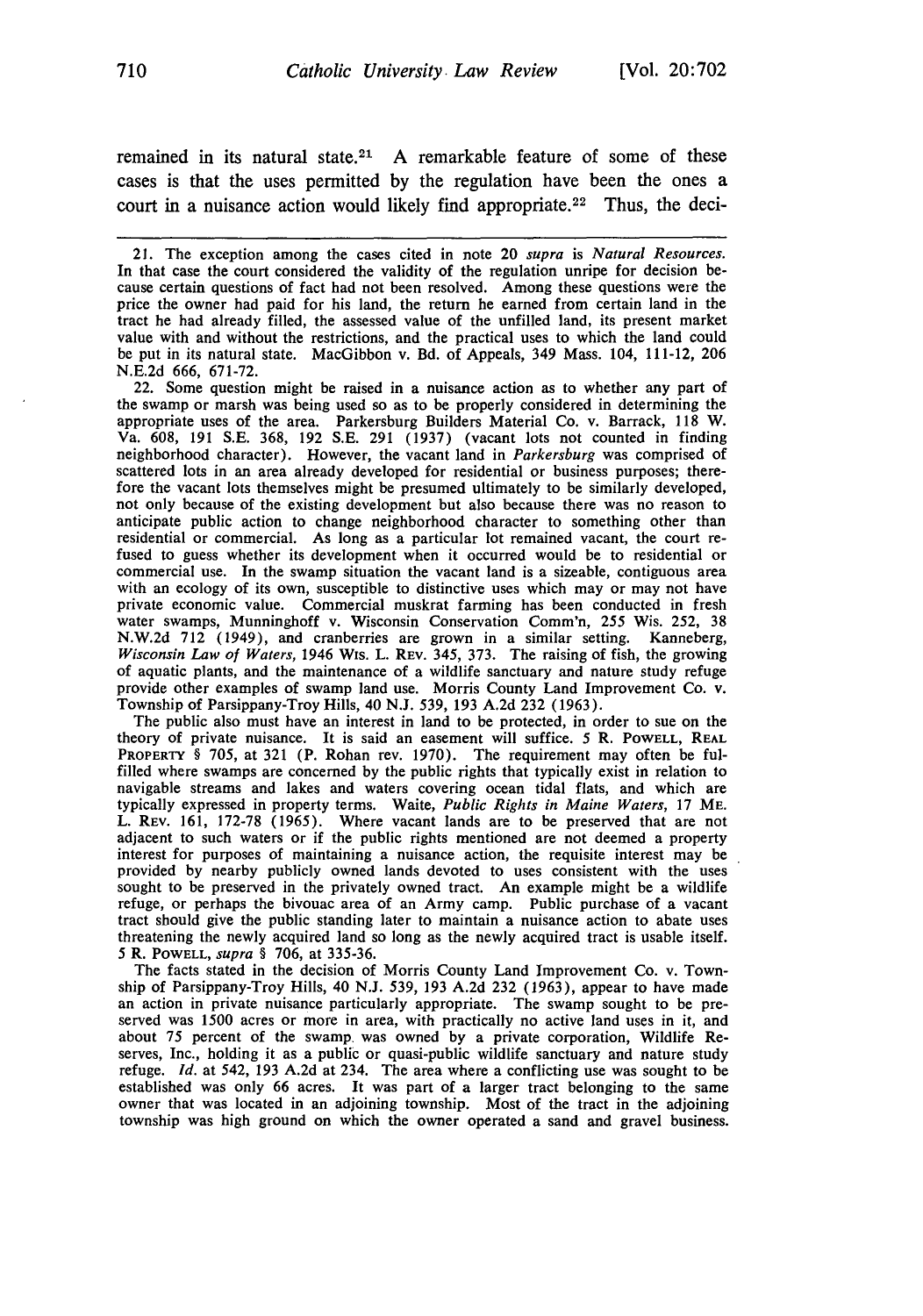711

sions prevent the legislature from effecting through zoning what the courts might accomplish by using the nuisance doctrine.<sup>23</sup>

It is hard to defend such results without countenancing land planning with a focus so local that it virtually assures omission of relevant community considerations. Evidence in a nuisance case of the character of existing land development will consider only the land surrounding the sites of the particular uses in conflict. Any expert planning opinion offered in the case will be that of a witness called because of the support his testimony will give the land use of one of the litigants, and no opportunity will be given for the public at large to express their opinion of the planning decision. In contrast, the legislative process applied in land planning contemplates consideration of relatively large georgraphic areas,  $24$  the use of planning experts employed to advance the entire community and the expression of lay opinion before many planning decisions become final.<sup>25</sup> The New York Court of Appeals recently was so impressed by the superior ability of the legislature to ameliorate certain clashes of land uses equitably, that it allowed a defendant in a nuisance case to pay permanent damages rather than to suffer abatement.<sup>26</sup>

*Id.* at 543, 193 A.2d at 235. The only practical use of the 66 acres, unless filled, was as a hunting or fishing preserve or wildlife sanctuary. *Id.* at 552, 193 A.2d at 240. The Wildlife corporation asserted any filling of the area had an "adverse biological effect on the water and the swamp creatures in its sanctuary." *Id.* at 552, 193 A.2d at 240. The only evidence the court mentioned bearing on the future use of the land if filled was the owner's assertion that industrial use was feasible, the fact that the adjoining land in the other township was zoned industrial, and the presence of access roads to the land. *Id.* at 557-58, 193 A.2d at 243. There was no evidence or contention that the existing sand and gravel business was not prospering even while carrying the unproductive 66 acres, which it may have done for several years. (The entire tract was purchased in 1952; no attempt to use the 66 acre portion was made until 1959. The court does not state when the sand and gravel business was started, but it was operating in 1959. *Id.* at 544, 193 A.2d at 235.) Thus an injunction against filling would only have prevented the owner from speculating on the creation of new land uses<br>and values. There would have been no closing or even restriction of the existing busi-<br>ness. If the township had acquired a portion of t in good position to cause the fill work to be enjoined on a nuisance theory.

23. Grounds for enjoining uses destructive of the swamp are readily developed, assuming the remedy is sought before the destructive use becomes established. The swamp is a unique asset, irreplaceable if destroyed; the cost to the owner seeking to make the destructive use of being barred from the use is insignificant in comparison since the swampland undeveloped must have little private economic value and there-<br>fore the owner must have a relatively small investment in it. Also, the swamp owner may be able to apply the land to a swamp use such as described in note 22 supra.

24. Not only do the zoning enabling acts require the zoning ordinance to be in accordance with a comprehensive plan, e.g., D.C. **CODE ANN.** § 5-414 (1967), but also in many communities the zoning ordinance is developed and administered in conjunction with a master plan or official map and a subdivision control ordinance as well.

25. For a functional consideration of modem nuisance law, see Beuscher and Morrison, Judicial *Zoning Through Recent Nuisance Cases,* 1955 Wis. L. REv. 440. 26. Boomer v. Atlantic Cement Co., 26 N.Y.2d 219, 257 N.E.2d 870, 309 N.Y.S.2d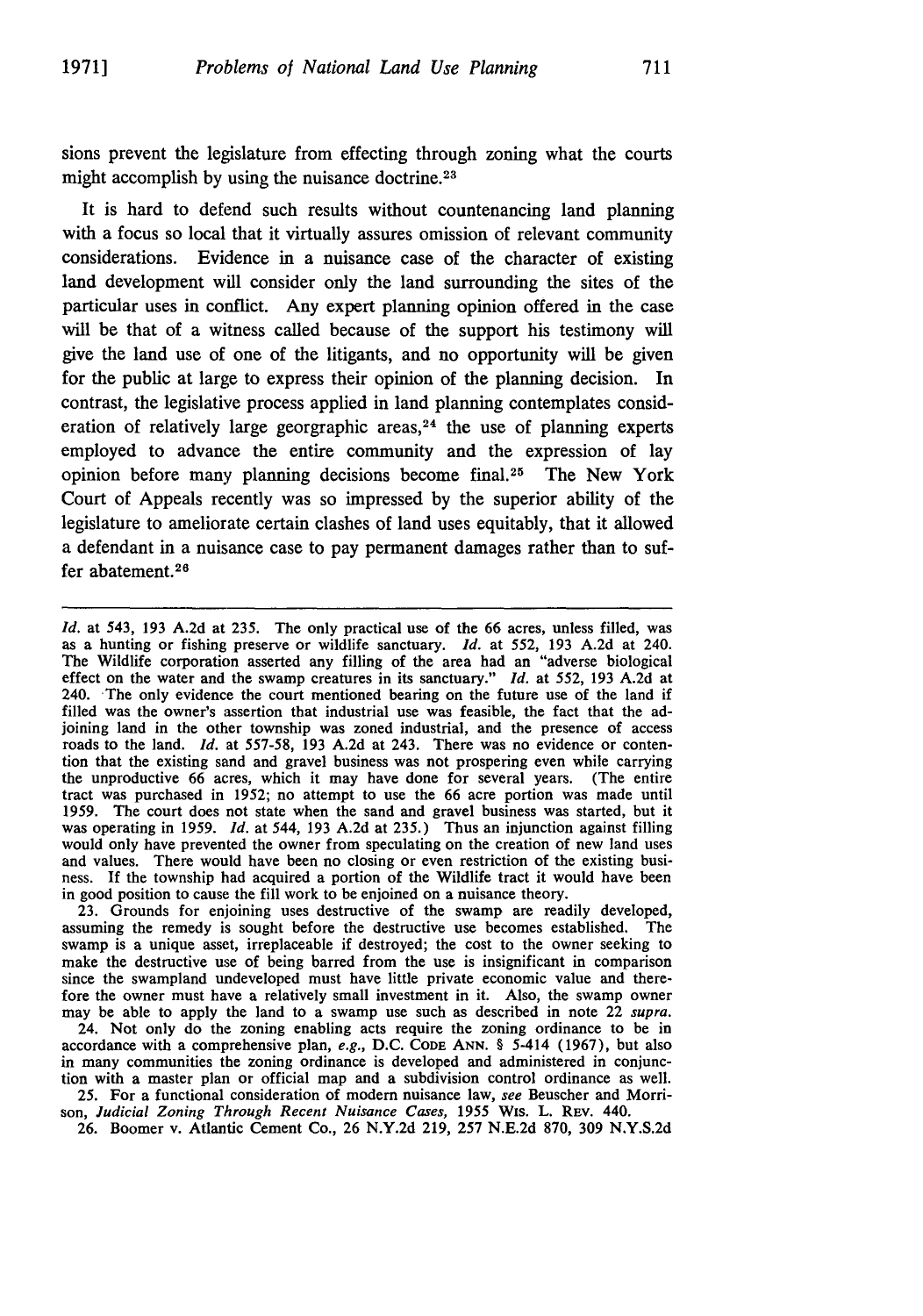The result in the swamp cases is the recognition of a private property right to change the physical characteristics of land whose natural condition renders it unsuitable for private uses having economic value. In practical terms the swamp decisions themselves contribute to environmental destruction in two ways. They have confronted the government, whose attempted regulation they voided, with an unexpected need to purchase the desired public control. Often the funds of the government agency will all have been budgeted for other purposes and the purchase cannot be made.<sup>27</sup> The decisions also have left the swampland free of any land use control;<sup>28</sup> hence even when the agency has money available or can obtain it through a supplemental appropriation, there will be a period of time during which any land use is permissible. Once established, the use has destroyed the natural characteristics that gave the land its public value, the reason for public purchase has gone, and once again the natural environment has been

sacrificed to private economics.<sup>29</sup> Considering the threat environmental

It is a rare exercise of judicial power to use a decision in private litigation as a purposeful mechanism to achieve direct public objectives greatly beyond the rights and interests before the court. . .

It seems apparent that the amelioration of air pollution will depend on technical research in great depth; on a carefully balanced consideration of the economic impact of close regulation; and of the actual effect on public health.

It is likely to require massive public expenditure and to demand more than any local community can accomplish and to depend on regional and interstate controls.

A court should not try to do this on its own as a by-product of private litigation and it seems manifest that the judicial establishment is neither equipped in the limited nature of any judgment it can pronounce nor prepared to lay down and implement an effective policy for the elimination of air pollution.  $\ldots$ 

*Id.* at 220, 257 N.E.2d at 871, 309 N.Y.S.2d at 314.

27. *See* J. **BEUSCHER, SOME TENTATIVE NOTES ON THE INTEGRATION** OF **POLICE POWER AND EMINENT DOMAIN BY THE COURTS: So CALLED INVERSE OR REVERSE CONDEMNATION** (1964), appearing in J. **BEUSCHER** & V. **WRIGHT, CASES AND** MATERIALS ON **LAND USE** 722 (1969), and in 1 URB. L. **ANNUAL** 1 (1968).

28. An exception is Morris County Land Improvement Co. v. Township **of** Parsippany-Troy Hills, 40 N.J. 539, 193 A.2d 232 (1963). In that case the court delayed the effective date of its invalidation of certain zoning regulations for the length of time the trial court should find reasonably necessary for proper regulations to be enacted.

29. Some apology may be made for the environment-destroying impact of the swamp cases, considering them in their own context. They are state court decisions passing on the validity of state and local regulations which at best could affect the environment only locally. Yet the environment is all pervasive, with particular effects and causes often crossing governmental boundaries; thus the controls could not give effective protection to the environment anyway. For example, the value of an inland swamp as habitat for wildlife might be as effectively ruined by activities on the high land surrounding the swamp, activities that pollute the water of the swamp or that prevent water from reaching the swamp, as by draining and filling the swamp itself.

<sup>312 (1970).</sup> The case involved air pollution by defendant cement company in an area where many other air polluters operated that were not parties to the litigation. The court in its opinion acknowledged the rising public and governmental concern with air pollution, but considered the main function of a court to be the settling of controversies. The court said: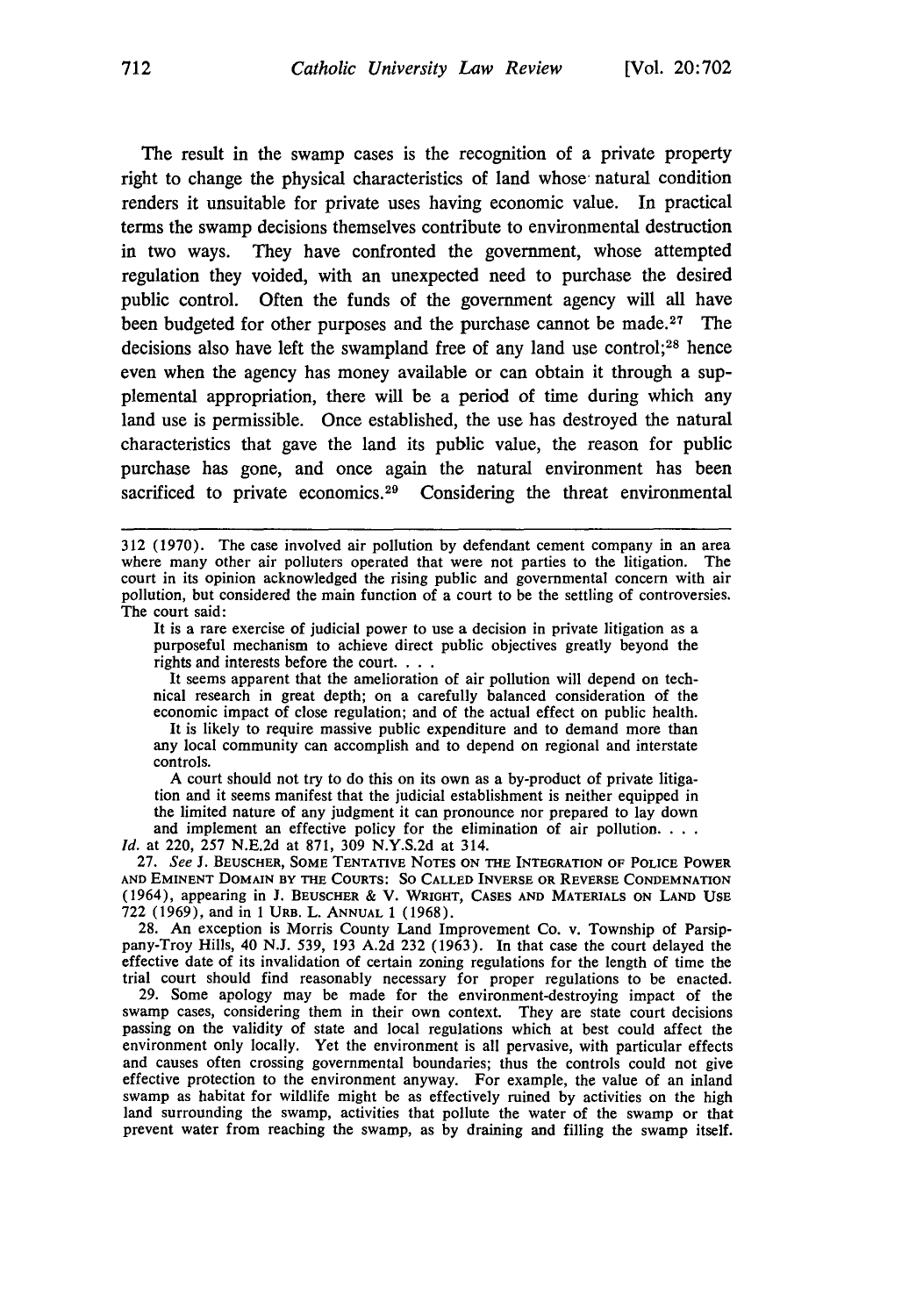destruction poses both to life styles and to life itself, society can scarcely tolerate such sacrifice to be continued in the administration of national regulations protecting the environment.<sup>30</sup> The high value to the nation of regulations similar to those struck down in the swamp cases, when imposed as part of a national land use plan, argues in favor of their validity. $31$ 

#### *Establishing and Preserving Community Character*

Another serious danger to an effective national land use plan is created by state decisions which have invalidated the use of police power to create and maintain communities distinctive from others in the residential amenities offered. Although the litigant may be a landowner seeking to free his land from the regulation, the court may use equal protection language32 in finding the regulation invalid. Should similar regulations in a

**30.** Elimination of vacant land, without more, disturbs the balance of nature **by** destroying habitat for various types of insects and wildlife. The imbalance, in turn, affects economic activities of man. For example, destruction of habitat of insect eating birds tends to force farmers to buy insecticides. Use of insecticides may result in contamination of the crops or of animals that eat contaminated vegetation, with the ultimate result that humans consume contaminated food. The poison popularly called DDT is considered to have such cumulative effects. For a general, popular discussion of pollution effects, see Young and Blair, *Pollution, Threat to Man's Only Home,* 138 **NAT'L** GEOGRAPHIC 738 (Dec., 1970).

31. In discussing zoning ordinances, the Maryland court, for example, has said, "[c]onstitutionality depends on overall reasonableness, on the importance of the public gain in relation to the private loss." Grant v. Baltimore, 212 Md. 301, 315, 129 A.2d 363, 369 (1957).

32. Recent Pennsylvania cases afford examples. Appeal of Girsh, 437 Pa. 237, 263 A.2d 395 (1970) found a township zoning ordinance unconstitutional for failing to provide for apartment buildings, to be built on land in the residential zone. The court remarked that the failure to provide for apartments was in effect a decision by the township "to zone out the people who would be able to live in the Township if apartments were available." *Id.* at 242, 263 A.2d at 397. Other language suggests the ordinance was invalid because lacking public purpose. "[P]rotecting the character -really the aesthetic nature-of the municipality is not sufficient justification for an exclusionary zoning technique;" *id.* at 244, 263 A.2d at 398, a sentiment previously expressed in National Land and Investment Co. v. Bd. of Adjustment, 419 Pa. 504, 528-29, 215 A.2d 597, 610-11 (1965). Finally, the court considered the township to be trying to stand in the way of the natural spread of population out from a large city and refused to permit it, saying that otherwise, if every municipality followed the same course, "population spread would be completely frustrated." If the township "is a logical place for development to take place, it should not be heard to say that it will not bear its rightful part of the burden." *Id.* at 244-45, 263 A.2d at 398-99. In a footnote, the court acknowledged that if planning and zoning were regional, a given community might have apartments and an adjoining one not. *Id.* at 245, 263 A.2d at 399, n.4.

National Land and Investment Co. v. Bd. of Adjustment, *supra,* is the root of some of

If the swamp has an interstate or international watershed, the regulations of the state where the swamp is located will not by themselves afford it effective protection. However, one may feel that some protection is better than none. Actually, the regulations were not conceived to protect the environment in the broad sense, but limited features of it and for specific purposes such as providing flood control, wildlife habitat, and space for the safe run-off of floodwaters.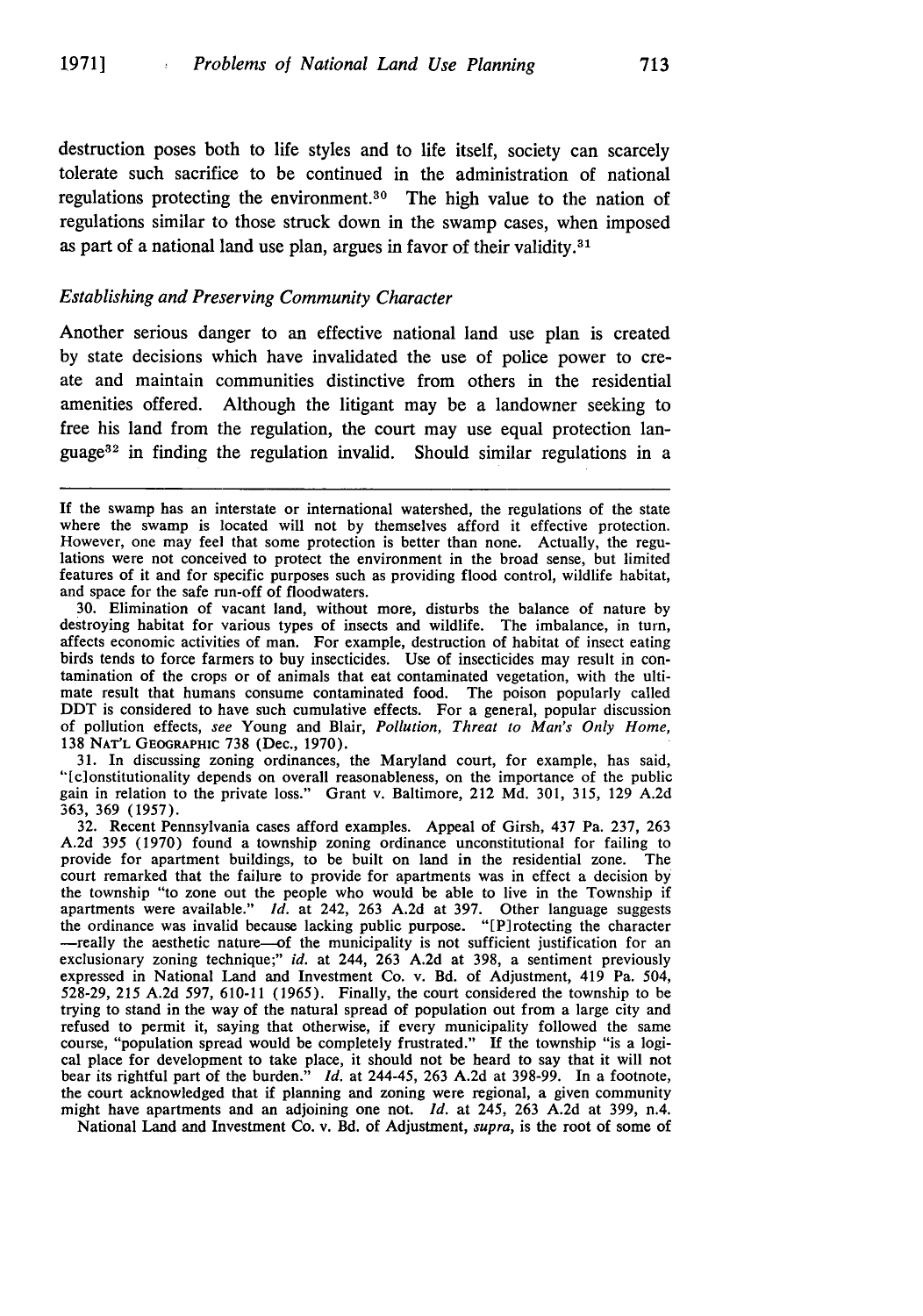national land use plan be found to deny equal protection, the plan might sustain a fatal blow. The suggestion is that government action to maintain the differentiation between communities in size and character, which appears to be one of **the** major goals of national planning, is itself unconstitutional because it is seriously discriminatory.

To the extent that the denial of equal protection arises from an arbitrary classification, it would seem that community-character-preserving regulations in the national land use plan would be protected **by** the fact that they would be the product of super-regional planning.<sup>33</sup> But a regulation may also deny equal protection if one of its effects is to exclude individuals from enjoying some desirable end. $34$  It might be argued that regulations designed to preserve the character of a community-whether the character be small population, urban sophistication, bucolic charm, or other attribute-have the effect of excluding some persons outside the community from enjoying its amenities and thereby deny them equal protection. The argument would seem to have its greatest force if the regulations, in addition to preserving the character of a community, materially increase the cost of housing, or tend to set up racial barriers to residence.<sup>35</sup>

Assuming honest planning, free of racist taint, there are grounds for believing regulations forming part of a national land use plan and designed to preserve community character would not deny equal protection, if other-

*35. See* Sager, *Tight Little Islands: Exclusionary Zoning, Equal Protection, and the Indigent,* 21 **STAN.** L. REv. **767 (1969).**

the equal protection language in Appeal of Girsh. *National Land* struck down a township's 4-acre zoning, again at the behest of a landowner whose desired use the zoning frustrated. The court remarks that an issue is raised of "the township's responsibility to those who do not yet live in the township but who are part, or may become part, of the population expansion of the suburbs. . . . The question posed is whether the township can stand in the way of the natural forces which send our growing population into hitherto undeveloped areas in search of a comfortable place to live. We have concluded not." 419 Pa. at **532, 215 A.2d** at **612.**

**<sup>33.</sup>** The Pennsylvania court in *Girsh, supra,* acknowledged that if planning and zoning were regional, a given community might have apartments and an adjoining one not. 437 Pa. at 245, **263 A.2d** at **399,** n.4. And in Exton Quarries, Inc. v. Zoning **Bd.** of Adjustment, 425 Pa. 43, **228 A.2d 169 (1967),** invalidating zoning that barred quarrying from an entire community, the court said such zoning is suspect "for unlike the constitutionality of most restrictions on property rights imposed **by** other ordinances, the constitutionality of total prohibitions of legitimate businesses cannot be premised on the fundamental reasonableness of allocating to each type of activity a particular location in the community." *Id.* at **59, 228 A.2d** at **179.**

<sup>34.</sup> *See, e.g.,* Harper v. Virginia **Bd.** of Elections, **383 U.S.** 663 **(1966)** (state poll tax held a denial of equal protection through tending to exclude the poor from voting); Griffin v. Illinois, **351 U.S.** 12 **(1956)** (state practice of charging defendants in criminal cases for trial transcript held a denial of equal protection in that it excluded the indigent from taking criminal appeals); Ranjel v. City of Lansing, **293** F. Supp. **301** (W.D. Mich. **1969)** (amending zoning ordinance to eliminate a variance allowing a low rent, federal housing project in a white, single-family residential area denies equal protection through tending to exclude non-Caucasians from living where they please.)